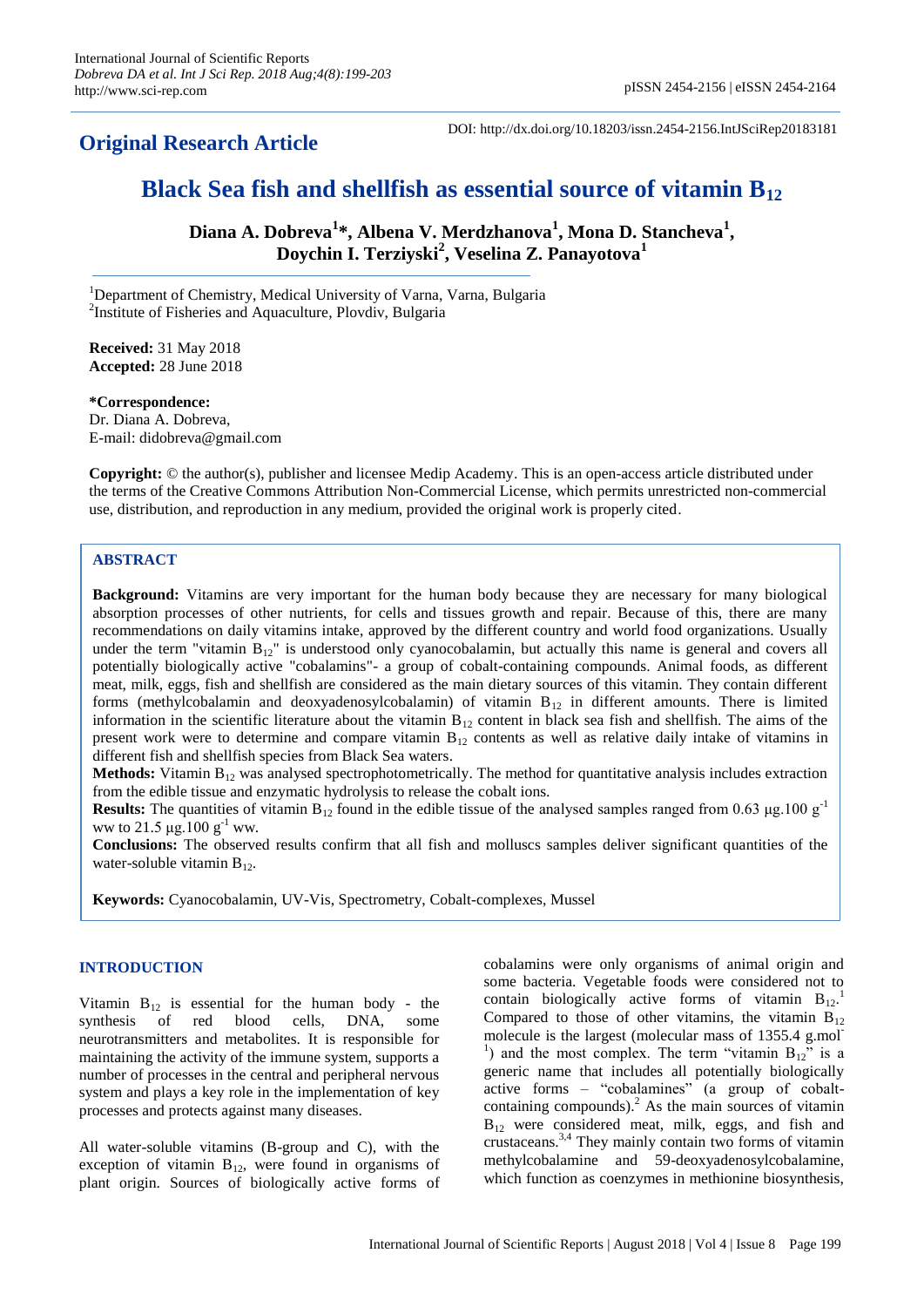as well as in the metabolism of fatty acids in mammalian cells.<sup>2,5</sup> The absorption and bioavailability of vitamin  $B_{12}$ in the body strongly depends on the gastrointestinal absorption of the different individuals.<sup>1</sup> On consuming or supplementing with excessive doses, the amount that exceeds absorption body's ability was release through the urine.<sup>6</sup> Most often, vitamin  $B_{12}$  deficiency in the human body was usually caused by malabsorption, combined with inadequate dietary intake. $7-9$ 

Studies conducted among a vegan group indicate that they need additional vitamin  $B_{12}$  intake because they do not consume foods of animal origin.<sup>8</sup> Vegetarians do not suffer from a severe lack because they regularly consume dairy products and eggs, which contains some of the daily vitamin  $B_{12}$  needed.

The need from vitamin  $B_{12}$  quantitation is based on the requirement of clinical analysis (control of blood serum and plasma levels), food analysis (amount in different food matrices), and pharmaceutical substance analysis. Vitamin  $B_{12}$  can be quantitated by various methods such as microbiological, colorimetric, spectrophotometric, atomic absorption, atomic emission and liquid chromatographic.<sup>10</sup> The choice of a suitable method for quantitative analysis depends on different factors: sample type, purpose of analysis, pre-treatment procedure, time of analysis, type and quantities of reagents, sensitivity of the method, and the price. The most commonly used method for quantification of vitamin  $B_{12}$  in complex matrices like blood and serum, characterized by high resolution and sensitivity, is high performance liquid chromatography  $(HPLC)$ .<sup>11,12</sup> However, in routine food analysis, the spectrophotometric method also provides the necessary sensitivity. It is characterized by speed, high sensitivity and accuracy, and relatively low cost. The analysis is to determine the content of cobalt ions in the aqueous sample extract by means of a colorimetric reaction.<sup>13</sup> The quantitative analysis of the vitamin  $B_{12}$ , in the selected fish and shellfish species, was performed by a spectrophotometric method.

There is limited information in the scientific literature about the cyanocoblamin's content in Black Sea fish and shellfish. Because of this, the aims of the present work were to determine and compare vitamin  $B_{12}$  contents as well as relative daily intake of vitamins in different fish and shellfish species from Black Sea waters.

## **METHODS**

#### *Reagents and instrumentation*

All used reagents were with analytical grade purity, purchased from Sigma Aldrich – cobalt (II) chloride  $(CoCl<sub>2</sub>)$ , acetate buffer (0.1 M, pH 4.0), sodium cyanide (NaCN), α-amylase, pepsin, pyrogallol red, nitric acid (conc.  $HNO<sub>3</sub>$ ), sulfuric acid (conc.  $H<sub>2</sub>SO<sub>4</sub>$ ), water and ethanol. For the purposes of the experiment, from the listed reagents were prepared the following solutions: 1

mg.ml<sup>-1</sup> cobalt (II) solution in 0.09 M nitric acid, 0.02% pyrogallol red, 1% NaCN.<sup>12,14</sup>

The spectrophotometric analysis of vitamin  $B_{12}$  was performed on a Hach Lange DR3900 spectrophotometer. It is a single-ray instrument operating in the visible area of electromagnetic spectrum. The quantitative determination of the Co (II) content in the aqueous extracts of the analyzed samples was carried out by measuring their absorption. For this purpose, the spectrophotometer was calibrated by measuring the intensity of Co (II) and pyrogallol red complex in solutions with increasing concentration. Upon construction of the calibration curve, five different standard solutions of  $CoCl<sub>2</sub>$  in aqueous nitric acid were used in a concentration range of 0.025-0.4 μg/ml.

The colored complex of each of the five solutions was synthesized directly in the glass cuvette of the apparatus. Their absorption was measured at  $\lambda_{\text{max}} = 475$  nm. In the cuvette were mixed 1 ml of the corresponding cobalt solution and 0.5 ml of a 0.02% solution of pyrogalol red. The absorption was read as measured against a blank sample (distilled water with 0.5 ml pyrogallol red solution). The described procedure was used to measure the absorptions of the 5 standard solutions of Co (II). With the obtained data was constructed the calibration curve (Figure 1). The shown linearity of the method was 0.9846.

#### *Samples*

All samples - ten Black Sea fish (garfish, sprat, grey mullet, horse mackerel, bonito, bluefish, goby, turbot, shad and red mullet) and shellfish (black mussel and rapana) were used as samples for the present study (table 1). The fish and mollusk species were purchased from Varna local fish markets. All samples were immediately frozen and stored at  $-20^{\circ}$ C in a home fridge. Biometric characteristics as mean weight (g) and mean length (cm) were determined and presented in Table 1.

#### *Samples preparation*

Before quantitative spectrometric analysis of vitamin  $B_{12}$ , it is necessary to extract from samples. The enzymatic hydrolysis is a traditionally used method for complex matrices. Heudi et al used the enzymes  $\alpha$ -amylase and pepsin, 1% NaCN, at pH  $\sim$  4 acetic acid buffer.<sup>12</sup> Under these conditions the samples were hydrolyzed for 3 hours at 37<sup>о</sup>С. Thereafter, the enzymes were deactivated by prolonged (35 min) heating at 100 - 120° C.

The samples were cooled to room temperature in an ice water bath, filtered through a medium-speed "white blend" filter. The filtrates were used in the subsequent steps of the experiment. The solutions, containing the sample extract of vitamin  $B_{12}$ , were subjected to acid decomposition of the cobalamine molecule for the separation of cobalt ion.<sup>15</sup> A mixture of conc.  $HNO<sub>3</sub>$ :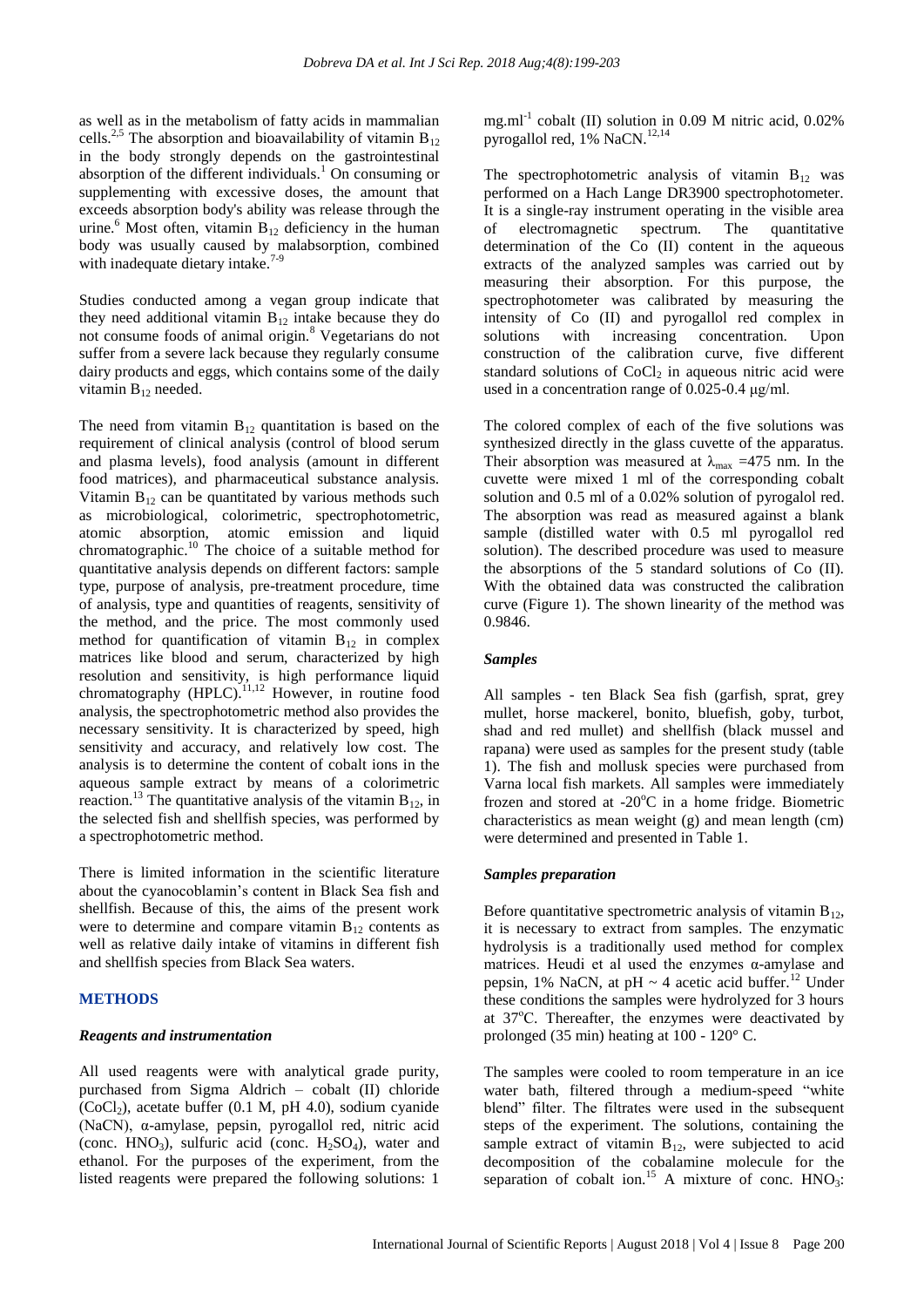conc.  $H_2SO_4 = 10:1$  was added to a portion of the collected filtrate and the resulting solution was evaporated to near dryness. The residue was neutralized and transferred to a measuring flask and distilled water was added to the mark. The solution was used to perform a spectrophotometric quantitative analysis of the cobalt ions content. Four parallel samples were processed for each fish species, mussel and rapana (two with and another two without a standard additive). The evaluation of the extraction procedure was carried out using the method of standard addition.

|  |  | Table 1: Biometrical and biological characteristics of analyzed fish and shellfish. |
|--|--|-------------------------------------------------------------------------------------|
|--|--|-------------------------------------------------------------------------------------|

| N <sub>0</sub> | <b>Species</b>                                    | $\mathbf n$ | <b>Food/habitat</b>                     | Length, cm<br>$mean \pm SD$ | Weight, g<br>$mean \pm SD$ |
|----------------|---------------------------------------------------|-------------|-----------------------------------------|-----------------------------|----------------------------|
| 1.             | Sprat (Spratus sprattus sullinig)                 | 21          | Zooplankton/pelagic                     | $11.5 \pm 0.2$              | $10.5 \pm 0.3$             |
| 2.             | Red mullet (Mullus barbatus)                      | 18          | Zooplankton and<br>crustaceans/demersal | $14.5 \pm 1.5$              | $39.3 + 3.0$               |
| 3.             | Horse mackerel (Trachurus Mediterraneus)          | 18          | Carnivore/pelagic                       | $14.9 \pm 1.5$              | $22.9 \pm 2.3$             |
| 4.             | Goby (Neogobius melanostomus)                     | 16          | Carnivore/demersal                      | $16.7 \pm 1.1$              | $69.4 \pm 2.4$             |
| 5.             | Shad (Alosa pontica)                              | 7           | Carnivore/ pelagic                      | $26.8 \pm 2.1$              | $325.0 \pm 5.0$            |
| 6.             | Bluefish (Pomatomus saltatrix)                    | 12          | Carnivore/pelagic                       | $18.5 \pm 1.1$              | $60.0 \pm 3.0$             |
| 7.             | Grey mullet (Mugil cephalus)                      |             | Herbivore/ pelagic                      | $32.0 \pm 2.5$              | $290 \pm 4.5$              |
| 8.             | Garfish (Belone belone)                           |             | Carnivore/pelagic                       | $35.0 \pm 1.2$              | $52.0 \pm 3.5$             |
| 9.             | Bonito (Sarda sarda)                              | 5           | Carnivore/pelagic                       | $40.0 \pm 1.5$              | $420.0 \pm 5.5$            |
| 10.            | Turbot (Pseta maxima)                             | 3           | Carnivore/demersal                      | $45.0 \pm 2.0$              | $1400.0 \pm 10.0$          |
| 11.            | Black mussel ( <i>Mytilus galloprovincialis</i> ) | 50          | Herbivore/demersal                      | $5.5 \pm 0.5$               | $12.0 \pm 0.5$             |
| 12.            | Rapana (Rapana venosa)                            | 15          | Carnivore/demersal                      | $10.0 \pm 0.5$              | $155.0 \pm 5.0$            |

n=number of specimens.

#### *Spectrophotometric analysis*

Quantitative determination of cobalt ions in samples was performed analogously to standards. The analyzed solution was prepared directly in the spectrophotometer's cuvette. Combine 1 ml of sample and 0,5 ml of 0,02% pirogalol red solution. The absorption of resulting complex was measured against a blank sample (distilled water with 0.5 ml pyrogalol red). The amount of cobalt ions was determined by the built-in standard curve.

#### **RESULTS**

#### **Table 2: Vitamin В<sup>12</sup> content in black sea fish and shellfish.**

| N <sub>0</sub> | <b>Species</b>      | Vitamin $B_{12}$ , µg.100g <sup>-1</sup> ww |
|----------------|---------------------|---------------------------------------------|
| 1              | Sprat               | $0.75 \pm 0.07$                             |
| $\mathbf{2}$   | Horse mackerel      | $5.75 \pm 0.48$                             |
| 3              | Goby                | $21.50 \pm 4.60$                            |
| 4              | Grey mullet         | $5.70 \pm 0.80$                             |
| 5              | Shad                | $18.88 \pm 3.70$                            |
| 6              | <b>Bluefish</b>     | $13.20 \pm 3.10$                            |
| 7              | <b>Bonito</b>       | $6.05 \pm 1.40$                             |
| 8              | Turbot              | $19.50 \pm 4.30$                            |
| 9              | Garfish             | $0.63 \pm 0.08$                             |
| 10             | Red mullet          | $17.40 \pm 2.20$                            |
| 11             | <b>Black mussel</b> | $22.35 \pm 3.81$                            |
| 12             | Rapana              | $19.05 \pm 2.60$                            |

Quantitative determination of the content of Co (II) in ten fish species and Black Sea mussel and rapana was carried out. The data obtained from the analysis were recalculated and they are shown in Table 2 as micrograms vitamin  $B_{12}$  per 100 grams of raw edible tissue  $(\mu g.100g^{-1}ww)$  of the test specimens (mean±standard deviation).

#### **DISCUSSION**

The shown data variety was in the range of 0.63 μg.100 g<sup>-</sup> <sup>1</sup>ww to 22.35 μg.100 g<sup>-1</sup>ww. Half of the fish analyzed species showed a content of this vitamin below 10 μg100  $g^{-1}$  ww, the lowest values were calculated of 0.75  $\mu$ g.100  $g^{-1}$  ww in sprat and 0.63 µg.100  $g^{-1}$  ww in garfish. With exception of shad  $(18.88 \text{ µg.}100 \text{ g}^{-1} \text{ ww})$ , all other fish with high levels of vitamin  $B_{12}$  were demersal species -21.5 μg.100 g<sup>-1</sup>ww for goby, 19.50 μg.100 g<sup>-1</sup> ww for turbot, 17.40 μg.100  $g^{-1}$ ww for red mullet and rapana (19.05  $\mu$ g.100 g<sup>-1</sup> ww) and mussel (22.35  $\mu$ g.100 g<sup>-1</sup> ww).

There are only few studies in the scientific literature presenting results for cyanocobalamin content in raw edible fish or shellfish tissues.<sup>11,16</sup> Ahmadnia and collective investigated vitamin  $B_{12}$  content in grey mullet fish and the kilka (similar to sprat fish). The found amounts were significantly higher than our data - 13 μg.100  $g^{-1}$  ww for grey mullet and 5.7 μg.100  $g^{-1}$  ww for kilka.

Lebiedzinska and colleagues studied the vitamin  $B_{12}$ content in salmon's edible tissue. The presented result (2.8 μg.100  $g^{-1}$  ww) was similar to our data, but falls within the low amount value. $^{11}$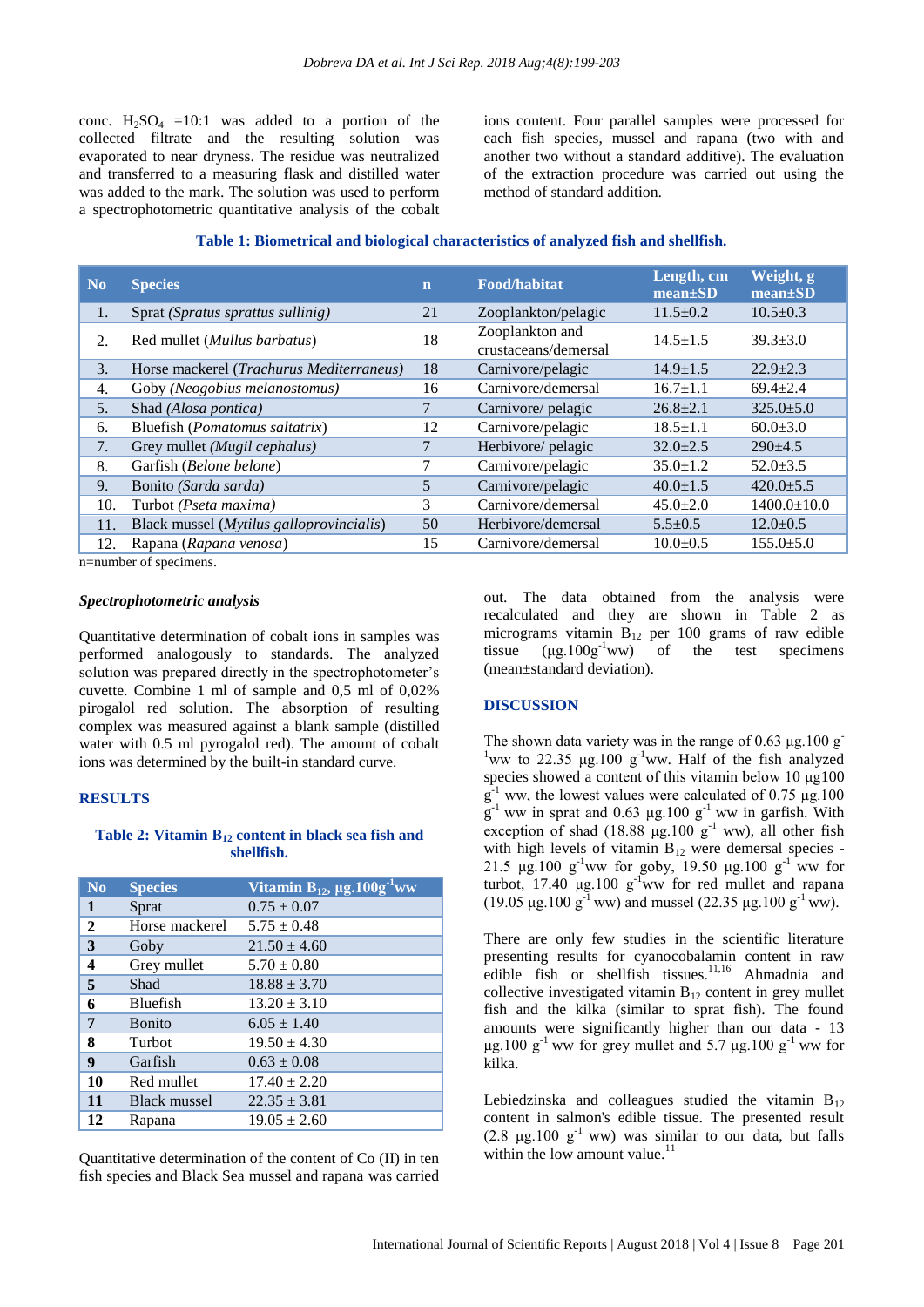Some databases also present results for the cyanocobalamine content in fish and shellfish - whole food catalog and USDA food composition database. The first of them showns data for bluefish (5.39 μg.100 g<sup>-1</sup> ww), shad (0.15  $\mu$ g.100 g<sup>-1</sup> ww) and turbot (2.20  $\mu$ g.100  $g^{-1}$  ww).<sup>17</sup> The results were several times higher than ours.

The USDA food composition database shows quantities of vitamin  $B_{12}$  for eel, mackerel and turbot – 3.00 μg. 100  $g^{-1}$  ww, 13.67 µg.100  $g^{-1}$  ww and 2.20 µg.100  $g^{-1}$  ww, respectively.<sup>18</sup> The presented values for eel (like garfish) and mackerel were close to those obtained in our study, while the content of the shad was lower. The data for vitamin  $B_{12}$  content in rapana are very scarce in the scientific literature. The Japanese database presents a result for the amount of vitamin  $B_{12}$  in rapana tissue which is close to that in our research.

Results for cyanocobalamin in mussel were published by Ramasamy Santhanam in the book Nutritional Marine Life, as well as in the American database The Self Nutrition Data. Their results are close to those found in our study - 12 μg. 100 g<sup>-1</sup> ww and 17 μg. 100 g<sup>-1</sup> ww, respectively.<sup>19</sup>

The estimation of the edible tissue of the analyzed Black Sea fish and shellfish as a source of vitamin  $B_{12}$  was based on the comparison of the specified amount of vitamins in the recommended daily intake tables for Bulgaria.<sup>20</sup> The comparison was made for the age group up to 60 years.

The results shown in Figure 1 represent a percentage of the recommended daily intake (RDI) for vitamin  $B_{12}$  (for 100 grams of edible tissue).



# **Figure 1: Percentage of the RDI\* of vitamin B<sup>12</sup> in Black Sea fish and shellfish.**

\*Relative daily intake (RDI).

Almost all of analyzed fish and shellfish, excluding sprat and garfish, provide significant amounts of vitamin  $B_{12}$ above the RDI. One hundred grams of edible tissue of gray mullet, bonito and horse mackerel contain almost doubled amounts of RDI. In red mullet, turbot, shad,

goby, black mussel and rapana, the quantities were almost seven times higher than the required daily intake.

#### **CONCLUSION**

The vitamin  $B_{12}$  content was studied in twelve Black Sea samples of animal origin - ten fish and two molluscs. With the exception of two fish species (sprat and garfish), all others provide significant amounts of the analyte. With a significantly higher content of cyanocobalamin were distinguished all demersal fish, rapana and mussel. Recalculated with RDI, they provide over 500% of the required daily amount of vitamin  $B_{12}$ . Bluefish, gray mullet, bonito and horse mackerel contain much less cyanocobalamin, but they also provide significantly more than 100% RDI.

*Funding: No funding sources Conflict of interest: None declared Ethical approval: Not required*

#### **REFERENCES**

- 1. Watanabe F. Vitamin  $B_{12}$  Sources and Bioavailability. Exp Biol Med. 2007;232:1266–74.
- 2. O'Leary F, Samir S. Vitamin  $B_{12}$  in Health and Disease. Nutrients. 2010;2:299-316.
- 3. Scott J. Bioavailability of vitamin  $B_{12}$ . Eur J Clin Nutr. 1997;51(1):49-53.
- 4. Watanabe F, Bito T. Vitamin  $B_{12}$  sources and microbial interaction. Exp Biol Med (Maywood). 2018;243(2):148-58.
- 5. Farquharson J, Adams J. The forms of vitamin  $B_{12}$ in foods. Br J Nutr. 1976;36(1):127-36.
- 6. Food and Nutrition Board: Institute of Medicine. Vitamin  $B_{12}$ . In Dietary reference intakes for thiamin, riboflavin, niacin, vitamin B6, folate, vitamin  $B_{12}$ , pantothenic acid, biotin and choline. National Research Council, Ed. Washington, DC, USA: National Academy Press; 1998: 306-356.
- 7. Ribarova F. Food and vitamins. Sofia, Bulgaria 2007.
- 8. Weir DG, Scott JM. Cobalamins physiology, dietary sources and requirements. In: Sadler M, Strain JJ, Caballero B, eds. Encyclopedia of human nutrition. Volume 1. San Diego, CA: Academic Press; 1998;394–401.
- 9. Hill HAO, Pratt JM, Thorp RG, Ward B, R. Williams JP. The Chemistry of Vitamin  $B_{12}$  - the coordination of biologically important molecules. Biochem J. 1970;120:263-9.
- 10. Karmi O, Zayed A, Baraghethi S, Qadi M, Ghanem R. Measurement of vitamin  $B_{12}$  concentration: a review on available methods. II OAB-India. 2011;2(2):23-32.
- 11. Lebiedzinska A, Marszall ML, Kuta J. Reversed phase high performance liquid chromatography method with coulometric electrochemical and ultraviolet detection for the quantification of